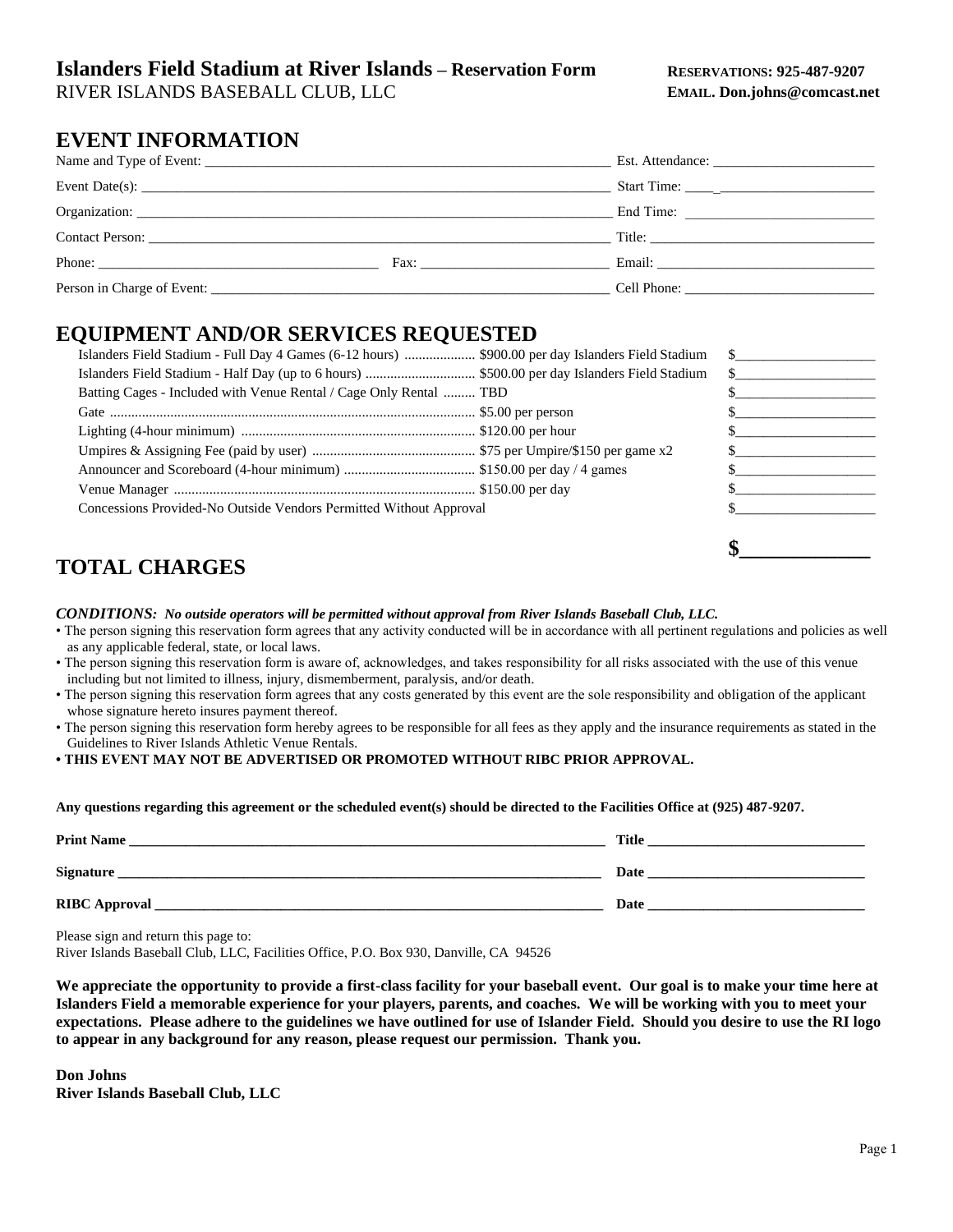## **River Islands Athletic Venue Rental Guidelines for Islanders Field Stadium**

**Thank you for choosing Islanders Field Stadium for your event!** Islanders Field Stadium ("Stadium") is located off River Islands Parkway in the designated Town Center of the River Islands Master Community Plan.

**General Field Information:** The field is 330 ft. down the baselines and 390 ft. to center. The Stadium will seat approximately 700 people. Lights, public restrooms, scoreboard, batting cages, bull pen mound areas and the public address system are available for rental. The concession provider designated below will operate the concessions and no outside vendors are permitted without permission. The batting cages adjacent to the stadium are also available for rent on a single use basis. The renter must provide all game necessities including baseballs. Appropriate footwear is mandatory. River Islands Baseball Club, LLC ("RIBC"), will provide bases only. Parking is available at this facility. Please contact RIBC to make arrangements.

**Reservations:** Reservations for this athletic venue may be made by email at **don.johns@comcast.net** or telephone at (925) 487-9207, Monday through Friday, 9:00 a.m. to 5:00 p.m. Requests will be reviewed, processed, and confirmed after the form has been submitted. Reservation requests must be submitted **10 working days prior** to the event. If the event is a tournament, special event, social event, etc., or may have an attendance of more than 300, reservation requests must be submitted **three (3) weeks prior** for approval. Any appointments and requests may be made up to three months prior to the event. Activities may be scheduled Monday through Sunday, but availability will depend upon and will be scheduled around existing athletic practice times, field maintenance schedules, game days, or during camps and clinics. If the Stadium is available, it will be put on a tentative hold for the inquiring party. Once the paperwork has been submitted and signed by the requester, the information will be reviewed by RIBC. If approved, an agreement will be prepared by RIBC and sent to the applicant for signature. Once the fully executed agreement is received along with a check for the rental of the facility and insurance, the event will be confirmed.

**Payment:** In order to confirm your reservation, you must provide a deposit of 50% of the total amount of estimated event costs via check. This deposit is **nonrefundable**. Within 10 business days of the event, the remaining 50% balance must be paid. Please make all checks out to: *River Islands Baseball Club, LLC*, and mail to River Islands Baseball Club, LLC, Facilities Office, P.O. Box 930, Danville, CA 94526.

**Food Services / Catering:** All catered food served must be coordinated through the concession provider: Our House Concessions, Rich Hogan (209) 815-8668. Alcoholic beverages are strictly prohibited unless purchased through RIBC concession provider. Food and drinks, other than water, are not allowed in any of the dugouts, bullpens, or playing field at any time. Sunflower seeds, gum, and chewing tobacco are NOT allowed. Eating and drinking are allowed in specific areas only. If food is to be sold or served, arrangements must be made through the RIBC concession provider. Please request additional details if desired.

**Event Promotion:** This event may NOT be advertised or promoted including commercial sponsorship, solicitation, photography, etc. unless previously approved by RIBC. Please do not promote your event until you have returned your reservation form, it has been approved, and RIB has processed your deposit. Furthermore, all promotional materials for your event must be approved by RIBC.

**Restrictions -- Please Read:** The following restrictions must be adhered to at all times.

- 1. No vehicles, food, drinks (other than water), sunflower seeds, nor tobacco products are allowed on the playing field, dugouts, or bullpens as well as in the stadium itself.
- 2. No pets -- service dogs only are permitted.

| | | | |

- 3. Noisemakers and air horns are strictly prohibited.
- 4. No glass bottles may be brought into the facility.
- 5. No additional seating may be brought into the facility.
- 6. No coolers may be brought into the facility.
- 7. No strollers are allowed into the Stadium seating area. Strollers may be left at the entrance gate at the owner's risk.
- 8. No weapons are allowed on any part of the Stadium grounds.
- 9. No tents, spikes, or stakes may be used on the playing field at any time.
- 10. No banners may be hung on the perimeter fence.
- 11. P.A. system may be managed by RIBC only.
- 12. Use of any images must be approved by River Islands Baseball Club, LLC.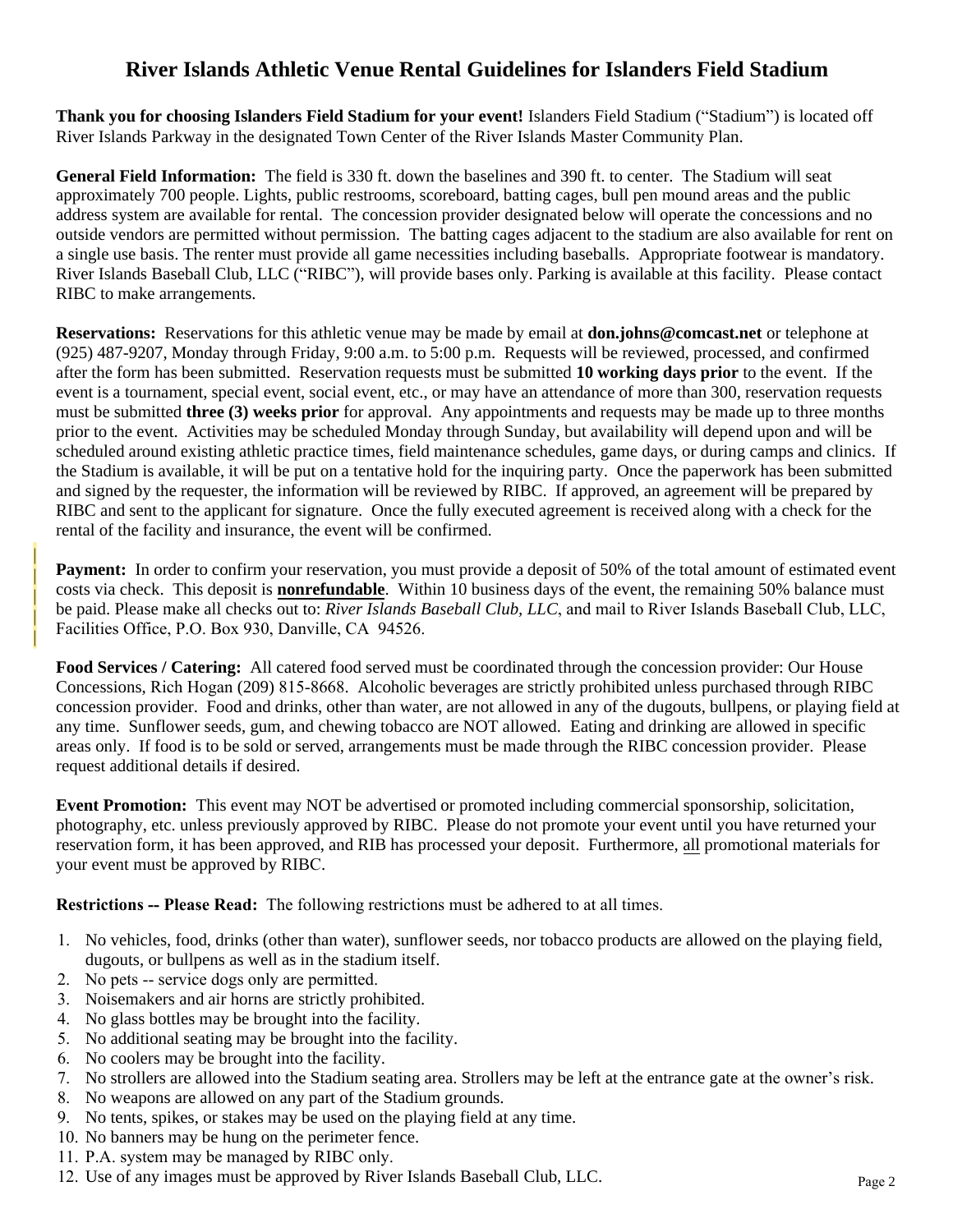If during the event any of the above restrictions are not maintained, at the discretion of the venue manager (located on site during the event), the situation must be immediately corrected or the event may be terminated. **Insurance: A Certificate of Insurance naming River Islands Baseball Club, LLC, River Islands Development, LLC, and Califia, Inc., as additional insureds for the day(s) of the event, load-in, and strike, must be presented a minimum of 14 days prior to the event and/or load-in.** Facilities will suffice for this deadline, but the actual certificate must be received before any activity may take place on site. Coverage must be for a minimum of \$1,000,000 liability per occurrence and \$2,000,000 aggregate.

The Certificate Holder shall include each additional insured listed above at: 73 W. Stewart Road Lathrop, CA 95330. The Certificate of Insurance shall be mailed to the following address: River Islands Baseball Club, LLC 73 W. Stewart Road Lathrop, CA 95330.

**Waiver of Liability:** Applicant must collect a completed and signed Waiver of Liability, Assumption of Risk, and Indemnity Agreement form from each participant; participants under the age 18 years of age as of the date of the event must have his or her legal parent or guardian sign the form ("Participant Waiver"). **Any participant who fails to provide a successfully completed form will be ineligible to participate. Applicant shall be financially responsible for any and all claims resulting from its failure to collect Participant Waivers.** Applicant's submission of this completed and signed Applicant Waiver shall constitute Applicant's acknowledgment of receipt of all required Participant Waivers in compliance with this provision.

**Assumption of Risks:** Physical activity, by its very nature, and the use of Stadium property, facilities, staff, equipment, and/or services carries certain inherent risks that cannot be eliminated regardless of the care taken to avoid injuries. RIBC has facilities and provides for activities such as sporting activities, social events, community outreach, clinics, classes, and camps. Some of these involve situations, environments, or activities that may lead to illness, physical injuries, and psychological stress or damage. The specific risks vary from one activity to another, but the risks range from: 1) minor injuries such as scratches, bruises, strains, sprains, contact with poisonous plants and animals, heat exhaustion, dehydration, and embarrassment; 2) major injuries such as eye injury or loss of sight, joint or back injuries, heart attacks, concussions, and psychological trauma; 3) catastrophic injuries including paralysis and death. By signing the reservation form, you are acknowledging awareness of these risks, and taking full and complete responsibility for all participants at your event. RIBC assumes no responsibility for any of the above.

**Loss/Damage:** All groups are responsible for any loss and/or damages incurred by the group during the rental period specified in the agreement. Charges will be based on the actual cost of repair or loss incurred, as determined by RIBC. Groups are also responsible for having materials and equipment used for their event removed from the facility no later than the conclusion of the event. RIBC accepts no responsibility for any items left at the venue after the conclusion of the event.

**Deadlines/Cancellations:** If the event cannot begin or continue due to inclement weather, every attempt will be made to reschedule. The renter will receive a refund for all or part of the deposit less any direct expenses incurred at the time of termination.

**Fees:** The costs fall into three basic categories: facility rental fee, cleaning fee, and direct charges.

- **Facility Rental Fee:** The Stadium may be reserved for either per team usage or a full-day rental. A per team usage rental is up to six hours and the full-day rental is 6-12 hours. Anything over 12 hours will be charged an additional fee. Please consult with your RIBC contact in order to estimate costs for your particular needs. The length of rental includes preparation, set-up, and take down/clean up.
- **Custodial / Cleaning Fee:** A cleaning fee will apply with the rental of all athletic facilities whether it is a half-day rental, a full-day rental, or a still photography shoot with background participants including any additional clean up, maintenance, or repair resulting from the event or activity.
- **Direct Charges:** Direct charges include but are not limited to the following items that may be required or desired for your rental.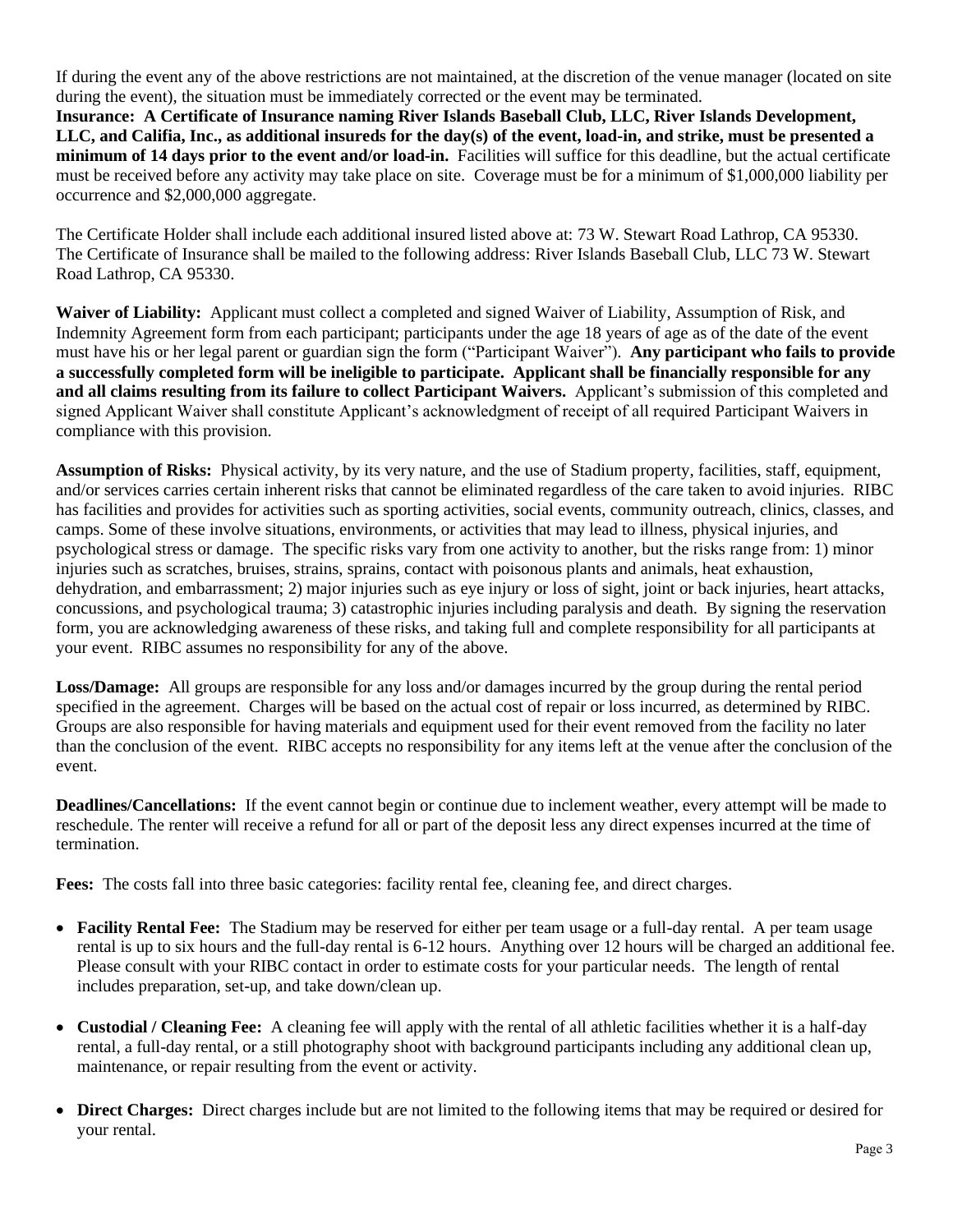- o **Venue Manager:** A venue manager is **mandatory** when renting the Stadium. A minimum of one venue manager will be provided with a four-hour minimum requirement. If a higher degree of security is needed, your RIBC contact will work with you to determine your security and supervisory needs.
- o **Event Management:** Event Management may be available upon request depending on availability. Prices depend on the size and the amount of involvement in the event. Typically, for an event up to 150 people, one venue manager and two event management employees work the event with an additional event management employee for every 100 people above 150 in attendance.
- o **Ticketed Events:** All events that require ticketing must make prior arrangements. Ticketing arrangements must be coordinated through the RIB contact.

The above must be arranged in advance with the RIB contact at Don Johns at (925) 487-9207 unless otherwise stated.

**\_\_\_\_\_\_\_\_\_\_\_\_\_\_\_\_\_\_\_\_\_\_\_\_\_\_\_\_\_\_\_\_\_\_\_\_\_\_\_\_\_\_\_\_\_\_\_\_\_\_\_\_\_\_\_\_\_\_\_\_\_\_\_\_\_\_\_\_\_\_\_\_\_\_\_\_\_\_\_\_\_\_\_\_\_\_\_\_\_\_\_\_\_\_\_\_\_\_\_\_\_\_\_\_\_\_\_\_\_\_\_ \_\_\_\_\_\_\_\_\_\_\_\_\_\_\_\_\_\_\_\_\_\_\_\_\_\_\_\_\_\_\_\_\_\_\_\_\_\_\_\_\_\_\_\_\_\_\_\_\_\_\_\_\_\_\_\_\_\_\_\_\_\_\_\_\_\_\_\_\_\_\_\_\_\_\_\_\_\_\_\_\_\_\_\_\_\_\_\_\_\_\_\_\_\_\_\_\_\_\_\_\_\_\_\_\_\_\_\_\_\_\_ \_\_\_\_\_\_\_\_\_\_\_\_\_\_\_\_\_\_\_\_\_\_\_\_\_\_\_\_\_\_\_\_\_\_\_\_\_\_\_\_\_\_\_\_\_\_\_\_\_\_\_\_\_\_\_\_\_\_\_\_\_\_\_\_\_\_\_\_\_\_\_\_\_\_\_\_\_\_\_\_\_\_\_\_\_\_\_\_\_\_\_\_\_\_\_\_\_\_\_\_\_\_\_\_\_\_\_\_\_\_\_ \_\_\_\_\_\_\_\_\_\_\_\_\_\_\_\_\_\_\_\_\_\_\_\_\_\_\_\_\_\_\_\_\_\_\_\_\_\_\_\_\_\_\_\_\_\_\_\_\_\_\_\_\_\_\_\_\_\_\_\_\_\_\_\_\_\_\_\_\_\_\_\_\_\_\_\_\_\_\_\_\_\_\_\_\_\_\_\_\_\_\_\_\_\_\_\_\_\_\_\_\_\_\_\_\_\_\_\_\_\_\_ \_\_\_\_\_\_\_\_\_\_\_\_\_\_\_\_\_\_\_\_\_\_\_\_\_\_\_\_\_\_\_\_\_\_\_\_\_\_\_\_\_\_\_\_\_\_\_\_\_\_\_\_\_\_\_\_\_\_\_\_\_\_\_\_\_\_\_\_\_\_\_\_\_\_\_\_\_\_\_\_\_\_\_\_\_\_\_\_\_\_\_\_\_\_\_\_\_\_\_\_\_\_\_\_\_\_\_\_\_\_\_ \_\_\_\_\_\_\_\_\_\_\_\_\_\_\_\_\_\_\_\_\_\_\_\_\_\_\_\_\_\_\_\_\_\_\_\_\_\_\_\_\_\_\_\_\_\_\_\_\_\_\_\_\_\_\_\_\_\_\_\_\_\_\_\_\_\_\_\_\_\_\_\_\_\_\_\_\_\_\_\_\_\_\_\_\_\_\_\_\_\_\_\_\_\_\_\_\_\_\_\_\_\_\_\_\_\_\_\_\_\_\_ \_\_\_\_\_\_\_\_\_\_\_\_\_\_\_\_\_\_\_\_\_\_\_\_\_\_\_\_\_\_\_\_\_\_\_\_\_\_\_\_\_\_\_\_\_\_\_\_\_\_\_\_\_\_\_\_\_\_\_\_\_\_\_\_\_\_\_\_\_\_\_\_\_\_\_\_\_\_\_\_\_\_\_\_\_\_\_\_\_\_\_\_\_\_\_\_\_\_\_\_\_\_\_\_\_\_\_\_\_\_\_ \_\_\_\_\_\_\_\_\_\_\_\_\_\_\_\_\_\_\_\_\_\_\_\_\_\_\_\_\_\_\_\_\_\_\_\_\_\_\_\_\_\_\_\_\_\_\_\_\_\_\_\_\_\_\_\_\_\_\_\_\_\_\_\_\_\_\_\_\_\_\_\_\_\_\_\_\_\_\_\_\_\_\_\_\_\_\_\_\_\_\_\_\_\_\_\_\_\_\_\_\_\_\_\_\_\_\_\_\_\_\_ \_\_\_\_\_\_\_\_\_\_\_\_\_\_\_\_\_\_\_\_\_\_\_\_\_\_\_\_\_\_\_\_\_\_\_\_\_\_\_\_\_\_\_\_\_\_\_\_\_\_\_\_\_\_\_\_\_\_\_\_\_\_\_\_\_\_\_\_\_\_\_\_\_\_\_\_\_\_\_\_\_\_\_\_\_\_\_\_\_\_\_\_\_\_\_\_\_\_\_\_\_\_\_\_\_\_\_\_\_\_\_ \_\_\_\_\_\_\_\_\_\_\_\_\_\_\_\_\_\_\_\_\_\_\_\_\_\_\_\_\_\_\_\_\_\_\_\_\_\_\_\_\_\_\_\_\_\_\_\_\_\_\_\_\_\_\_\_\_\_\_\_\_\_\_\_\_\_\_\_\_\_\_\_\_\_\_\_\_\_\_\_\_\_\_\_\_\_\_\_\_\_\_\_\_\_\_\_\_\_\_\_\_\_\_\_\_\_\_\_\_\_\_ \_\_\_\_\_\_\_\_\_\_\_\_\_\_\_\_\_\_\_\_\_\_\_\_\_\_\_\_\_\_\_\_\_\_\_\_\_\_\_\_\_\_\_\_\_\_\_\_\_\_\_\_\_\_\_\_\_\_\_\_\_\_\_\_\_\_\_\_\_\_\_\_\_\_\_\_\_\_\_\_\_\_\_\_\_\_\_\_\_\_\_\_\_\_\_\_\_\_\_\_\_\_\_\_\_\_\_\_\_\_\_ \_\_\_\_\_\_\_\_\_\_\_\_\_\_\_\_\_\_\_\_\_\_\_\_\_\_\_\_\_\_\_\_\_\_\_\_\_\_\_\_\_\_\_\_\_\_\_\_\_\_\_\_\_\_\_\_\_\_\_\_\_\_\_\_\_\_\_\_\_\_\_\_\_\_\_\_\_\_\_\_\_\_\_\_\_\_\_\_\_\_\_\_\_\_\_\_\_\_\_\_\_\_\_\_\_\_\_\_\_\_\_ \_\_\_\_\_\_\_\_\_\_\_\_\_\_\_\_\_\_\_\_\_\_\_\_\_\_\_\_\_\_\_\_\_\_\_\_\_\_\_\_\_\_\_\_\_\_\_\_\_\_\_\_\_\_\_\_\_\_\_\_\_\_\_\_\_\_\_\_\_\_\_\_\_\_\_\_\_\_\_\_\_\_\_\_\_\_\_\_\_\_\_\_\_\_\_\_\_\_\_\_\_\_\_\_\_\_\_\_\_\_\_ \_\_\_\_\_\_\_\_\_\_\_\_\_\_\_\_\_\_\_\_\_\_\_\_\_\_\_\_\_\_\_\_\_\_\_\_\_\_\_\_\_\_\_\_\_\_\_\_\_\_\_\_\_\_\_\_\_\_\_\_\_\_\_\_\_\_\_\_\_\_\_\_\_\_\_\_\_\_\_\_\_\_\_\_\_\_\_\_\_\_\_\_\_\_\_\_\_\_\_\_\_\_\_\_\_\_\_\_\_\_\_ \_\_\_\_\_\_\_\_\_\_\_\_\_\_\_\_\_\_\_\_\_\_\_\_\_\_\_\_\_\_\_\_\_\_\_\_\_\_\_\_\_\_\_\_\_\_\_\_\_\_\_\_\_\_\_\_\_\_\_\_\_\_\_\_\_\_\_\_\_\_\_\_\_\_\_\_\_\_\_\_\_\_\_\_\_\_\_\_\_\_\_\_\_\_\_\_\_\_\_\_\_\_\_\_\_\_\_\_\_\_\_ \_\_\_\_\_\_\_\_\_\_\_\_\_\_\_\_\_\_\_\_\_\_\_\_\_\_\_\_\_\_\_\_\_\_\_\_\_\_\_\_\_\_\_\_\_\_\_\_\_\_\_\_\_\_\_\_\_\_\_\_\_\_\_\_\_\_\_\_\_\_\_\_\_\_\_\_\_\_\_\_\_\_\_\_\_\_\_\_\_\_\_\_\_\_\_\_\_\_\_\_\_\_\_\_\_\_\_\_\_\_\_**

#### **FORMS NEEDED:**

\_\_\_ Participant Waiver \_\_\_ Certificate of Insurance

### **FURNITURE REQUESTED:**

Tables \_\_\_ Chairs \_\_\_ Podium \_\_\_

#### **ADDITIONAL INFORMATION:**